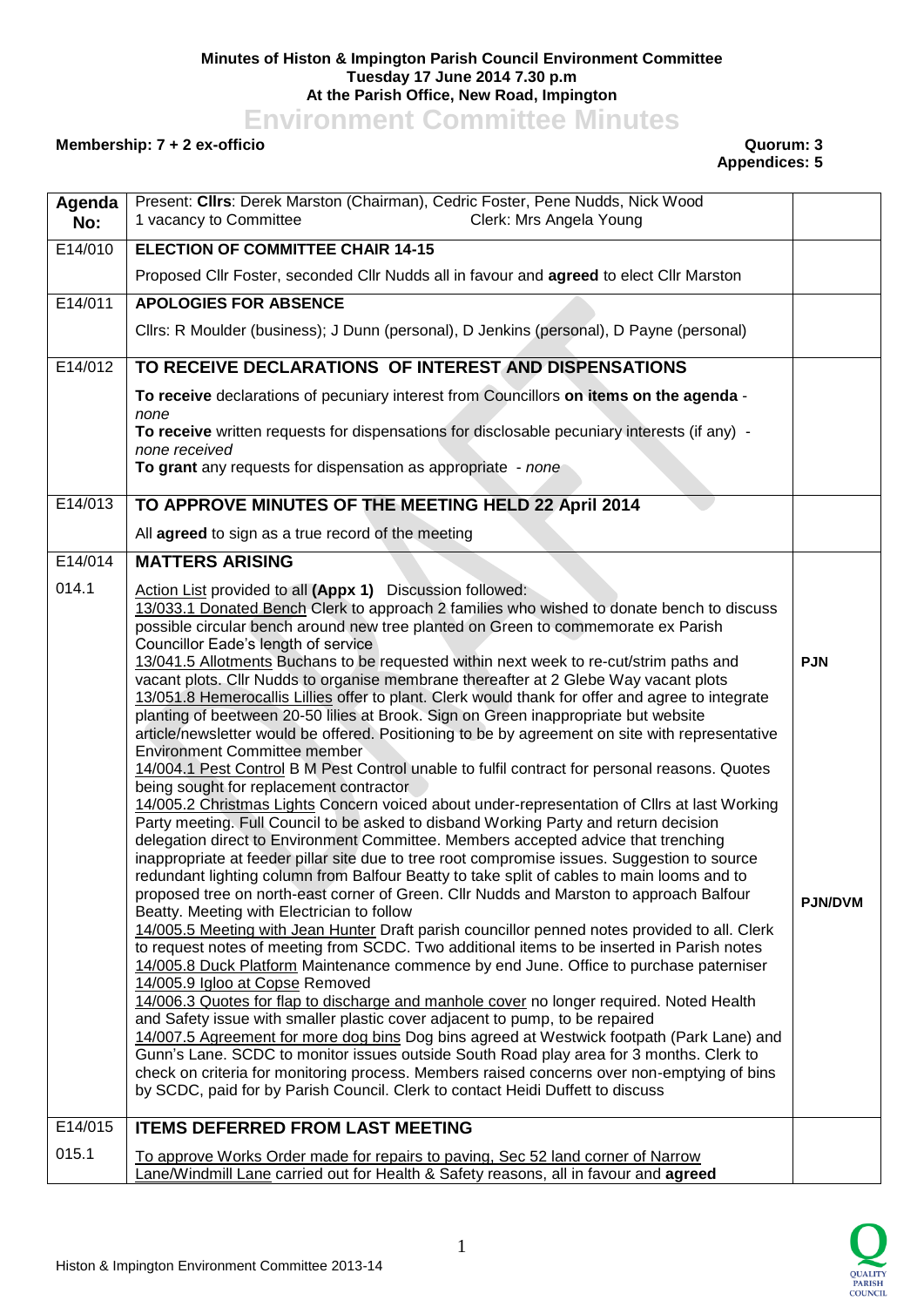| 015.2                            | <b>Evaluation of opportunities for footpath linkages – land north of Histon Environment</b><br>Committee members undertook to visit site and report back any possible approaches to be<br>made. Ultimately thought to be an issue for Community Park Project Committee to pursue                                                                                                                                                                                                                                                                                                                                                                                                                                                                                                                                                                                                                                                                                                                                                                                                                          |                |
|----------------------------------|-----------------------------------------------------------------------------------------------------------------------------------------------------------------------------------------------------------------------------------------------------------------------------------------------------------------------------------------------------------------------------------------------------------------------------------------------------------------------------------------------------------------------------------------------------------------------------------------------------------------------------------------------------------------------------------------------------------------------------------------------------------------------------------------------------------------------------------------------------------------------------------------------------------------------------------------------------------------------------------------------------------------------------------------------------------------------------------------------------------|----------------|
| E14/016                          | <b>TO RECEIVE REPORTS</b>                                                                                                                                                                                                                                                                                                                                                                                                                                                                                                                                                                                                                                                                                                                                                                                                                                                                                                                                                                                                                                                                                 |                |
| 016.1                            | Clerks Report (Appx 2) accepted covering all areas. Further discussion :<br>Noted several issues concerning sustainability agreed to request agreement to a sub-group of<br><b>Environment Committee</b><br>Graffiti Cllrs Nudds in correspondence with Chris Bradley at SCDC will report back<br>Big Tidy Up well attended. Refreshments on Green suggested in future<br>Democratic Living offer of services at modest charge. Forward to sheltered housing units<br>Dog Fouling Resident requests action on fouling problem. Committee to look at raising<br>awareness at feast market and through newsletter articles. Dog bins a SCDC responsibility<br>Buchans Gardening Contract War Memorial, Sec 52 land, Clay Street - Normanton Way.<br>Request to be made for horse manure to be laid on roses at War Memorial, hedge adjacent to<br>2 Narrow Lane to be cut back from pavement, silver birch tree to be lopped. Enviro.volunteers<br>had carried out some work on the War Memorial rose bed                                                                                                   | <b>PJN</b>     |
| 016.2<br>016.3                   | Chairman's Report none<br>Homefield Park Report                                                                                                                                                                                                                                                                                                                                                                                                                                                                                                                                                                                                                                                                                                                                                                                                                                                                                                                                                                                                                                                           |                |
| 016.4                            | Public Art funded gates to be installed 18/19 June. Existing gates etc. to be stored<br><b>Burial Ground Report</b>                                                                                                                                                                                                                                                                                                                                                                                                                                                                                                                                                                                                                                                                                                                                                                                                                                                                                                                                                                                       |                |
|                                  | To accept draft Review of Fees, Charges and Regulations (Appx 3) Agreed changes to<br>commence 1 July 2014<br>Petrol leaf blower/grass cuttings blower Agreed to purchase for Burial Ground, maximum cost<br>£157. Mr Smith to use a blower on paths in Homefield Park in future to clear cuttings<br>Spring Close resident issues Residents had offered to plant pyracantha on Burial Ground side<br>of fence. As previously minuted, not felt to be appropriate, access width was required for<br>hearses. Environment Committee members to meet Mr Smith to discuss solar light along with<br>spare soil and maintenance issues. It was reported no real options existed for closing the one<br>remaining gap to the site from the B1049 due to its usefulness in a range of matters, including<br>access to water for allotments holders                                                                                                                                                                                                                                                              |                |
| 016.5                            | Tree Warden's Report Noted items in Clerks Report (Appx 2). Further report (Appx 4)<br>supplied containing a number of recommendations from the Tree Wardens. Clerk to meet Tree<br>Warden to look at implementing as required, or brining back to Committee for agreement<br>Initially noted:<br>TPO works agreements provided to SCDC by Tree Warden<br>Site visit made to Burgoynes House. Request to 60% reduction. Due to extensive<br>disease. Agreed to fell with recommendation to plant replacements<br>2.<br>Site visit made to The Firs (and adjacent property) – Semi mature Horse Chestnut on<br>boundary is on decline. Reduced foliage and weeping at base. Request to fell. Agreed<br>with recommendation to plant replacement. A smaller species may be more suitable<br>eg. Hazel, Silver Birch, Alder, Laburnum, Field Maple<br>Site visit made to 14 Church Street - Semi mature Nordman Pine near drains, dense<br>3.<br>shadow in garden and will be too close to extension which has already been given<br>planning approval. Request to fell. Agreed with recommendation to plant | <b>PJN</b>     |
| 016.6<br>016.7<br>016.8<br>016.9 | replacements. Discussed loss of biodiversity value, so owners agreed replacement<br>planting of a native species hedge along one boundary<br>Footpath Officer Report (Appx 2) Accepted<br>Allotment Report (Pg 2 Appx 4) Accepted. Report on vacant plots noted. Agreement made to<br>re-cut grass on haulage way and access paths, plus re-strim vacant plots. Cllr Nudds to work<br>with Office to carry out necessary admin and maintenance tasks as recommended including<br>issue of termination letters where appropriate<br>Village Green (Appx 2) Noted ceremony due 5 July to dedicate tree on Green<br>Other Open Spaces Cllr Nudds reported on enviro.volunteers work and Probation Team<br>involvement (pg 3 Appx 4). Noted requirement for verge strim at The Dole, and strimming at                                                                                                                                                                                                                                                                                                         | <b>PJN/CMP</b> |
| E14/017                          | Cemetery verge and adjacent allotment path<br><b>TO RECEIVE/APPROVE</b>                                                                                                                                                                                                                                                                                                                                                                                                                                                                                                                                                                                                                                                                                                                                                                                                                                                                                                                                                                                                                                   |                |
| 017.1<br>017.2                   | <b>HICOP</b> No report<br>Project to purchase BT telephone kiosk in Milton Road Impington for £1 and embark on                                                                                                                                                                                                                                                                                                                                                                                                                                                                                                                                                                                                                                                                                                                                                                                                                                                                                                                                                                                            |                |